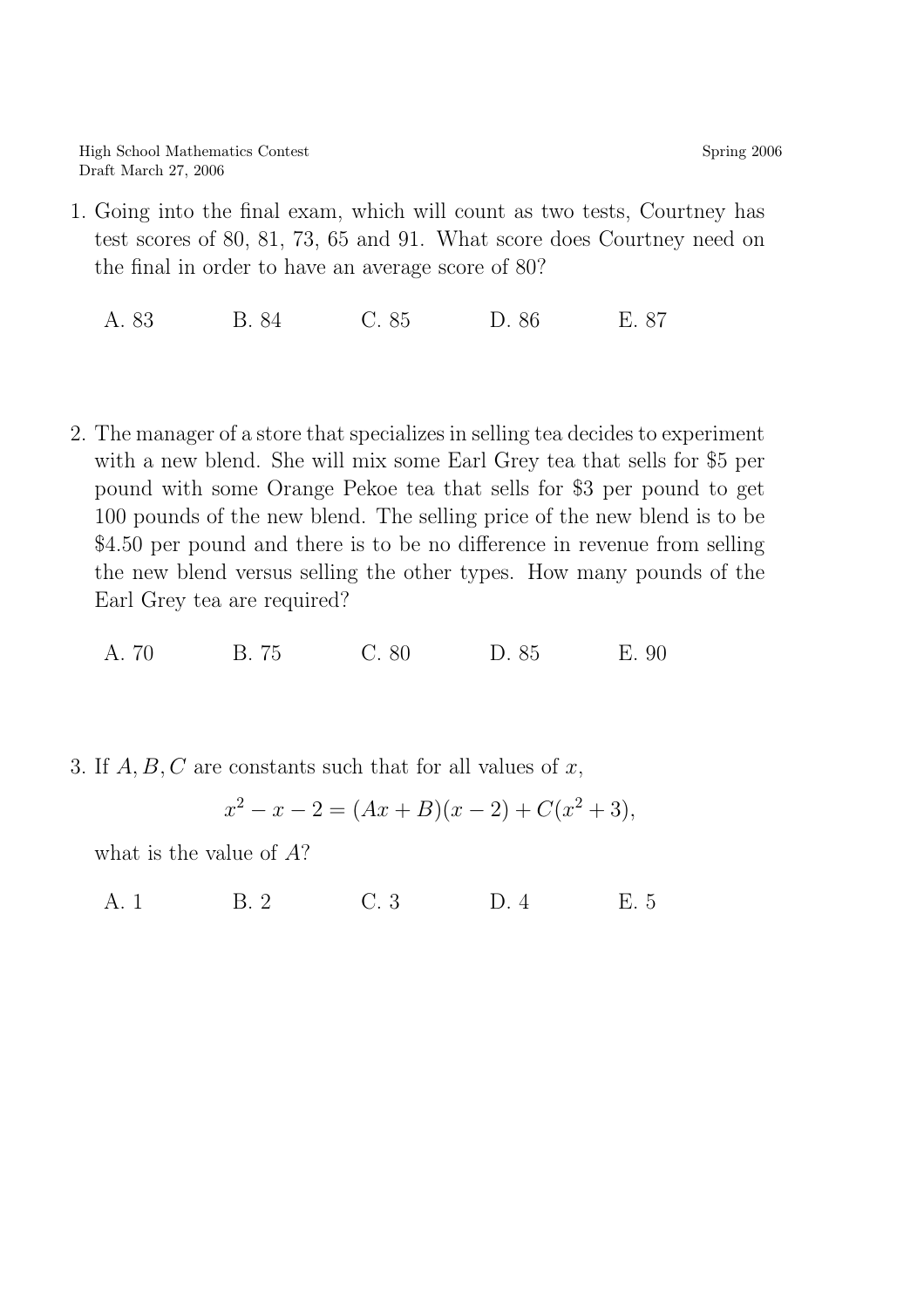4. Triangle *ABC* is isosceles with  $CA = CB$ . The angles  $\angle ABD$ ,  $\angle BAE$ and  $\angle C$  have measures 60°,50° and 20° respectively. Find the measure of  $\angle EDB$ .



A. 10° B. 15° C. 20° D. 25° E. 30°

5. Clarissa and Shawna, working together, can paint the exterior of a house in 6 days. Clarissa by herself can complete this job in 5 days less than Shawna. How long will it take Clarissa to complete the job by herself?

A. 16 days B. 17.5 days C. 19 days D. 18.5 days E. 20 days

6. Find k such that  $f(x) = x^3 - kx^2 + kx + 2$  has the factor  $x - 2$ .

A. 5 B. 6 C. 7 D. 8 E. 9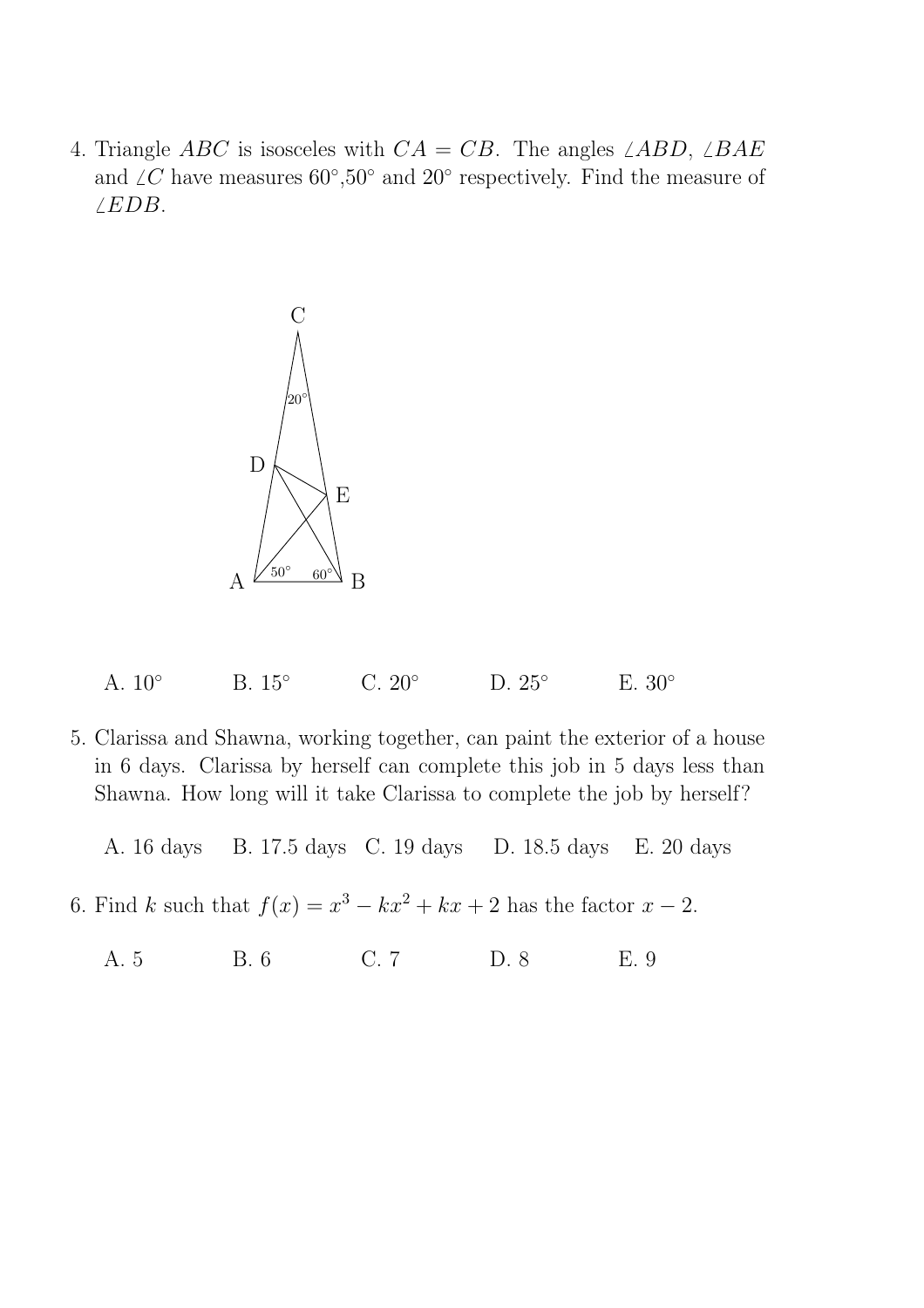- 7. Given that  $a, b, c$  are the roots of the equation  $x^3 5x^2 7x + 14 = 0$ , find  $\frac{1}{a} + \frac{1}{b} + \frac{1}{c}$  $\frac{1}{c}$ .
	- A.  $\frac{2}{7}$  B.  $\frac{5}{14}$  C.  $\frac{1}{2}$  D.  $\frac{3}{5}$  E.  $\frac{7}{5}$
- 8. Write  $\log \left( \frac{x^2 + 2x 3}{x^2 4} \right)$  $\left(-\log\left(\frac{x^2+7x+6}{x+2}\right)\right)$  as a single logarithm.

A. 
$$
\log \left( \frac{x^2 + 2x - 3}{x^3 + 9x^2 + 20x + 12} \right)
$$
  
\nB.  $\log \left( \frac{x^2 + 5x + 6}{x^3 + 5x^2 - 8x - 12} \right)$   
\nC.  $\log \left( \frac{x^2 - 2x - 3}{x^3 + 9x^2 + 20x + 12} \right)$   
\nD.  $\log \left( \frac{x^2 + 2x - 3}{x^3 + 9x^2 + 20x - 12} \right)$   
\nE.  $\log \left( \frac{x^2 + 2x - 3}{x^3 + 5x^2 - 8x - 12} \right)$ 

- 9. If  $\log_{10} 2 = a$  and  $\log_{10} 5 = b$ , then  $\log_2 20$  equals:
	- A.  $\frac{a+b}{b}$  B.  $\frac{2a-b}{a}$  C.  $\frac{a+2b}{b}$  D.  $\frac{2a+b}{a}$  E.  $\frac{a+2b}{a}$
- 10. If  $9^x 9^{x-1} = 216$ , then the value of  $2^x$  is:

A. 
$$
4\sqrt{2}
$$
 B.  $12\sqrt{2}$  C.  $10\sqrt{5}$  D.  $4\sqrt{10}$  E.  $25\sqrt{5}$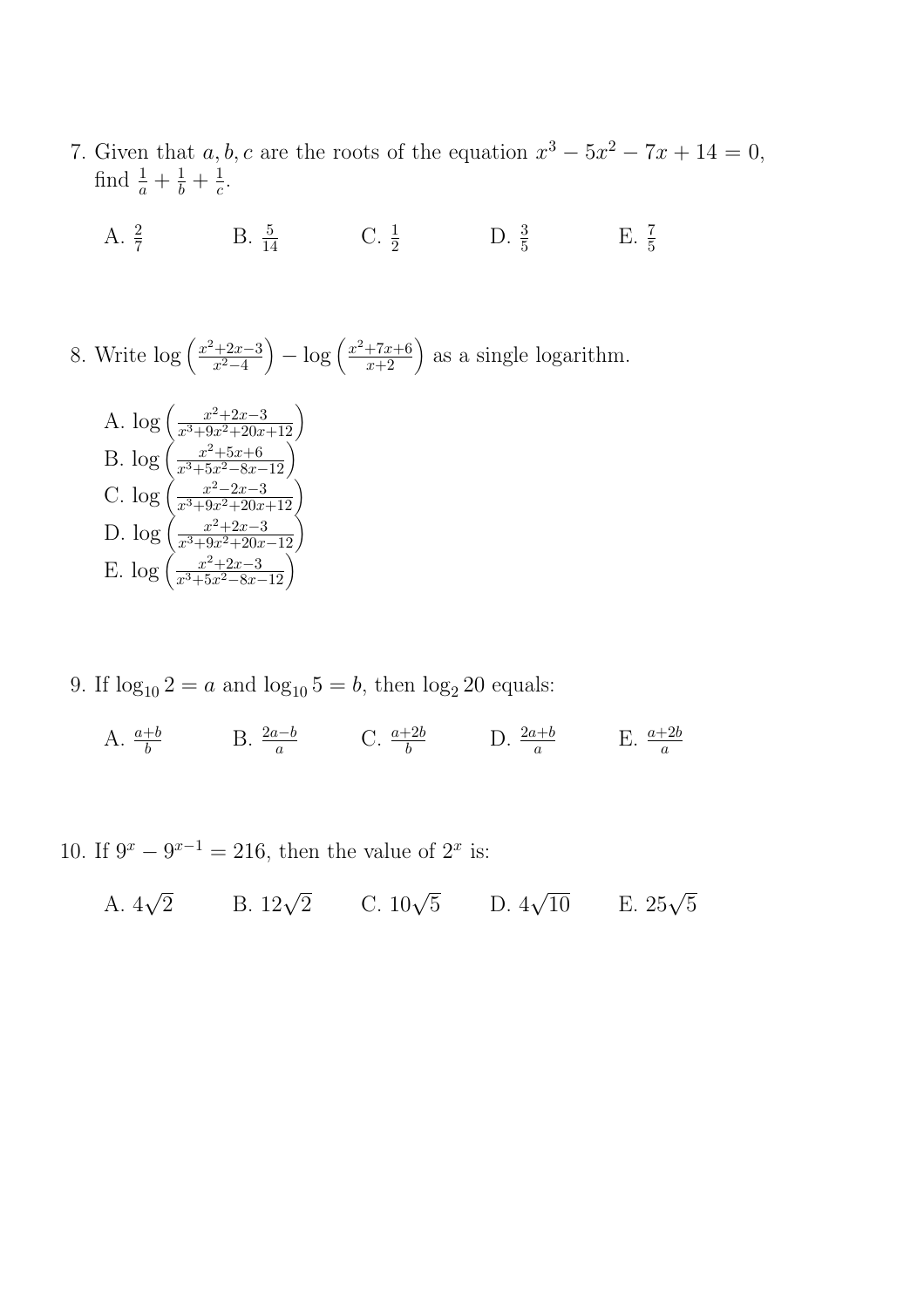11. Given that triangle *ABC* is equilateral, find  $\alpha - \beta$ .



A. 60° B. 70° C. 75° D. 76° E. 80°

12. Maximize  $z = 2x + y$  subject to  $x \ge 0$ ,  $y \ge 0$ ,  $x+y \le 6$ ,  $x+y \ge 1$ .

| A. 6 | <b>B.</b> 8 | C.10 | D. 12 | E. 14 |
|------|-------------|------|-------|-------|
|      |             |      |       |       |

13. Given  $8\sin^2\theta = 5+10\cos\theta$ , determine which of the following is a possible value for  $\cos \theta$ .

A.  $-\frac{3}{4}$  $\frac{3}{4}$  B.  $-\frac{2}{3}$  $\frac{2}{3}$  C.  $\frac{1}{4}$  D.  $\frac{1}{2}$  E.  $\frac{2}{3}$ 

14. Determine which of the following is equal to  $tan(sin^{-1} v)$ .

A. 
$$
\frac{1}{\sqrt{v^2-1}}
$$
 B.  $\frac{v}{\sqrt{1-v^2}}$  C.  $\frac{1+v}{\sqrt{v^2-1}}$  D.  $\frac{-v}{\sqrt{1-v^2}}$  E.  $\frac{1}{\sqrt{1-v^2}}$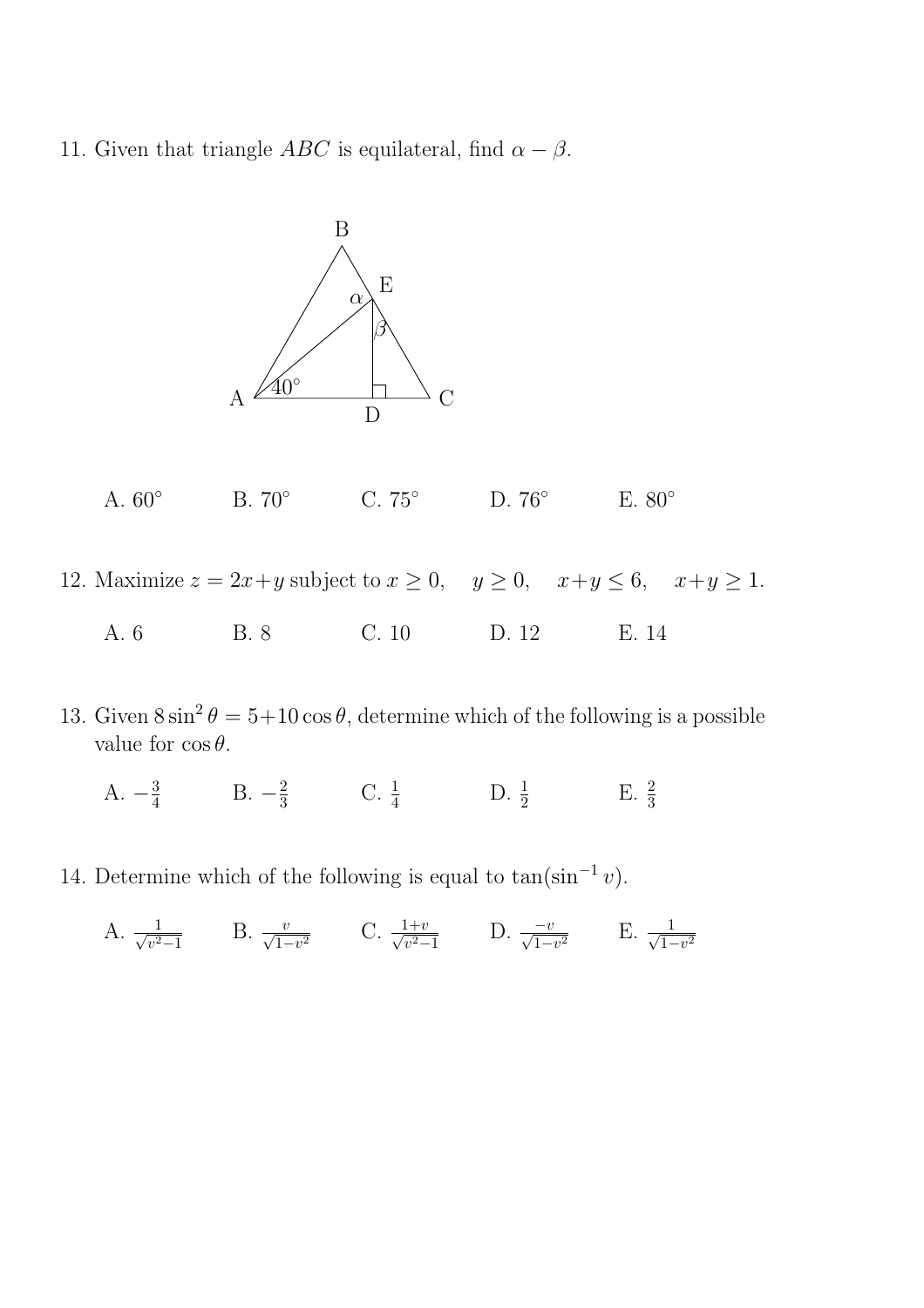15. To measure the height of Lincoln's caricature on Mt. Rushmore, two sightings 800 feet from the base of the mountain are taken. If the angle of elevation to the bottom of Lincoln's face is 32◦ and the angle of elevation to the top is 35◦ , what is the height of Lincoln's face accurate to two decimal places?

A. 30.15 ft B. 36.29 ft C. 45.12 ft D. 52.16 ft E. 60.27 ft

- 16. Let  $x + 3$ ,  $2x + 1$ , and  $5x + 2$  be consecutive terms of an arithmetic sequence. Find the absolute value of the common difference of the terms.
	- A. 2 B.  $\frac{5}{2}$  C.  $\frac{7}{2}$  D. 4 E.  $\frac{9}{2}$

17. A ball is dropped from a height of 30 feet. Each time that it strikes the ground, it bounces up to 0.8 of the previous height. How many times does the ball need to strike the ground before its height remains less than 6 inches?

A. 3 B. 5 C. 6 D. 8 E. 10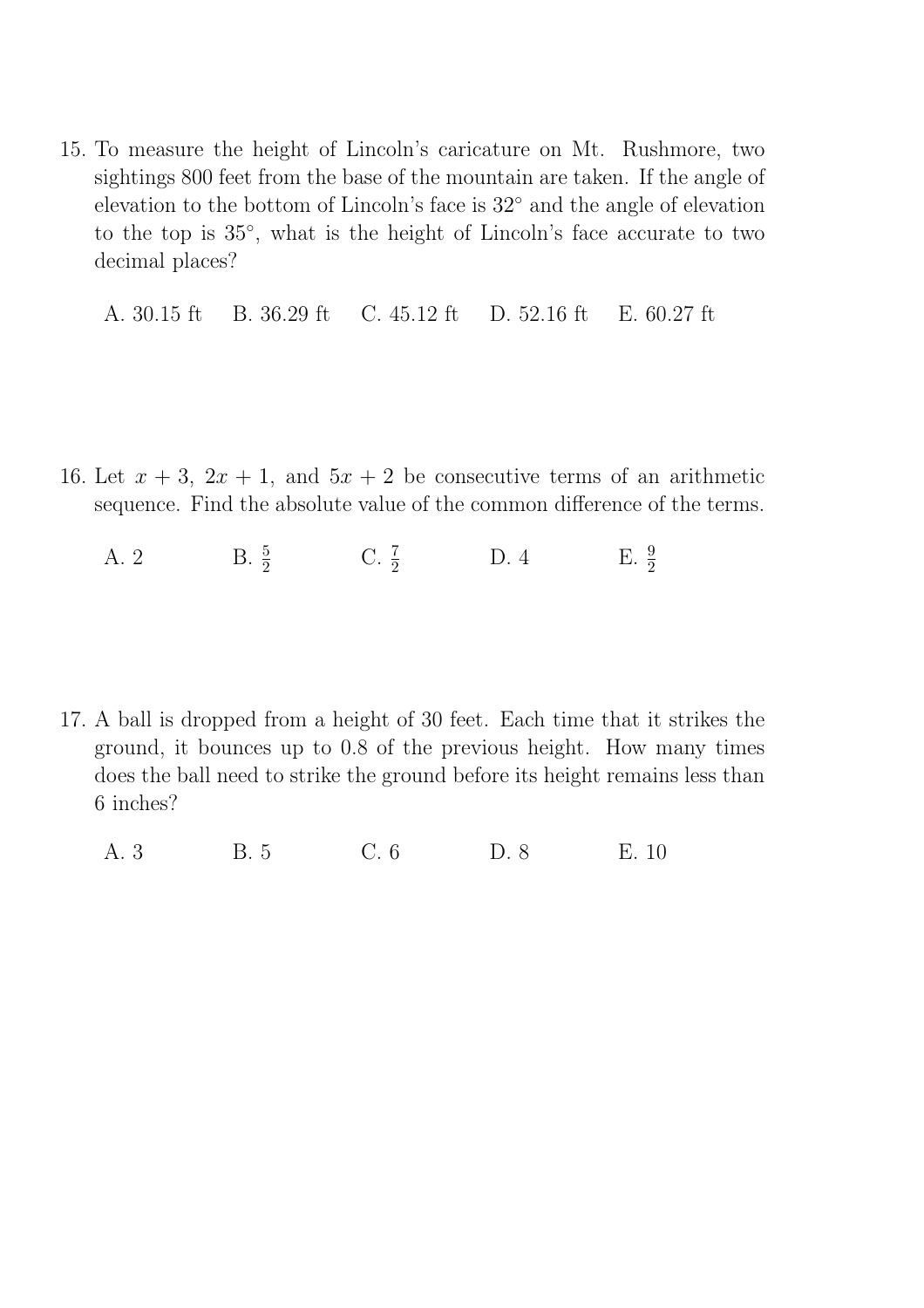18. Given  $AE = 10$ ,  $EB = 6$ ,  $CE = 12$ , find  $ED$ .



A. 5 B. 6 C. 7 D. 8 E. 9

19. In a survey of 270 college students, it is found that 64 like cabbage, 94 like broccoli, 58 like cauliflower, 26 like both cabbage and broccoli, 28 like both cabbage and cauliflower, 22 like both broccoli and cauliflower, and 14 like all three vegetables. How many of the 270 students do not like any of these vegetables?

A. 96 B. 116 C. 132 D. 140 E. 160

20. An urn contains 7 white balls and 3 red balls. Three balls are selected. In how many ways can the 3 balls be drawn from the total of 10 balls if 2 balls are white and 1 is red?

A. 45 B. 56 C. 63 D. 84 E. 120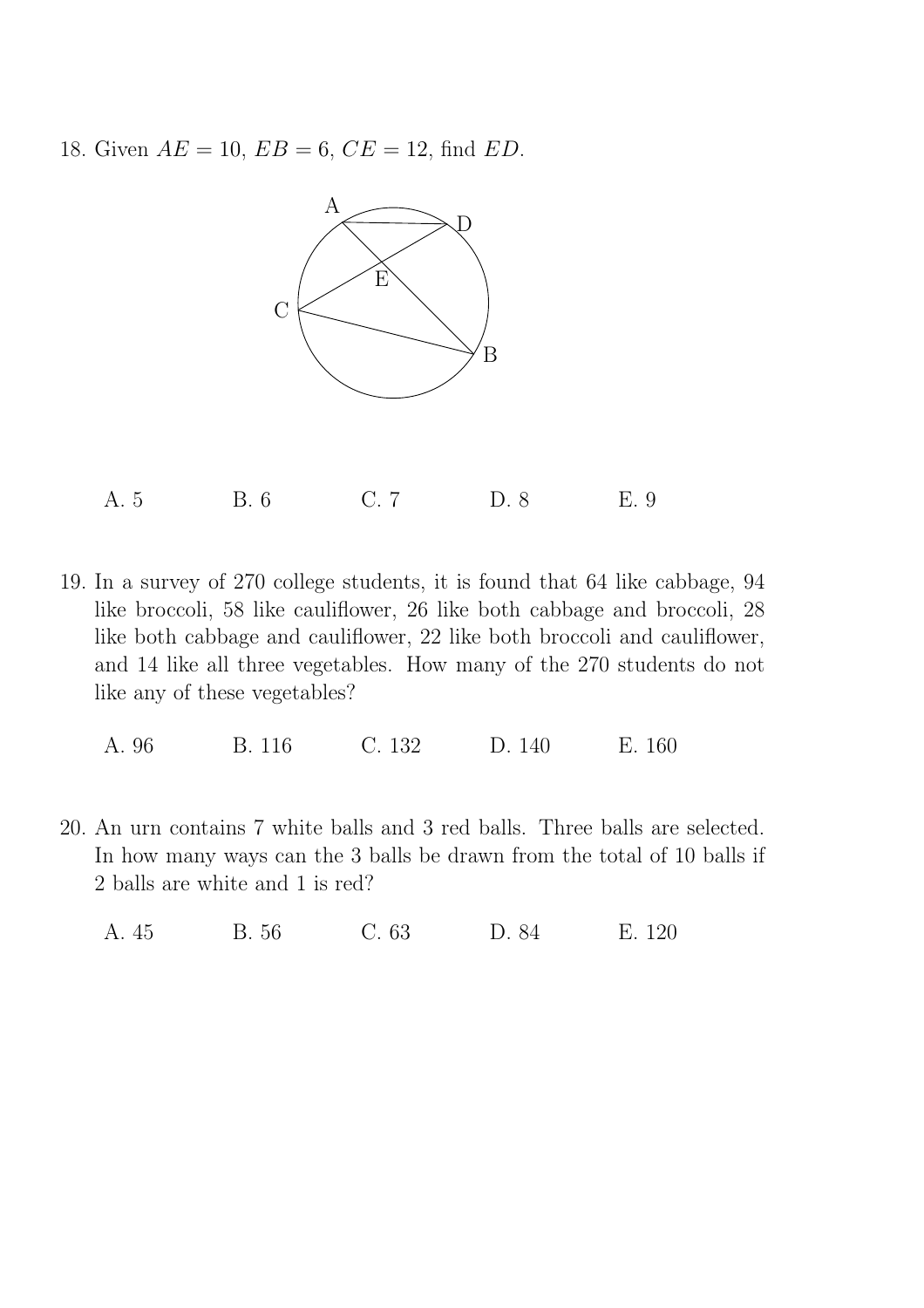- 21. If a number is selected at random from the set of all four-digit numbers in which the sum of the digits is equal to 34, what is the probability that this number will be even?
	- A.  $\frac{1}{3}$ B.  $\frac{3}{10}$  C.  $\frac{2}{5}$  D.  $\frac{1}{2}$  E.  $\frac{3}{7}$
- 22. Which of the following numbers can be written as a sum of three integer cubes?
	- A. 4504 B. 5855 C. 6256 D. 9031 E. 11291
- 23. How many different ways can 30 nickels, dimes and quarters be worth \$5?

A. 4 B. 10 C. 12 D. 20 E. 27

24. Consider the quadrilateral *ABCD*. Given that *AB* has length 120, find the length CD.

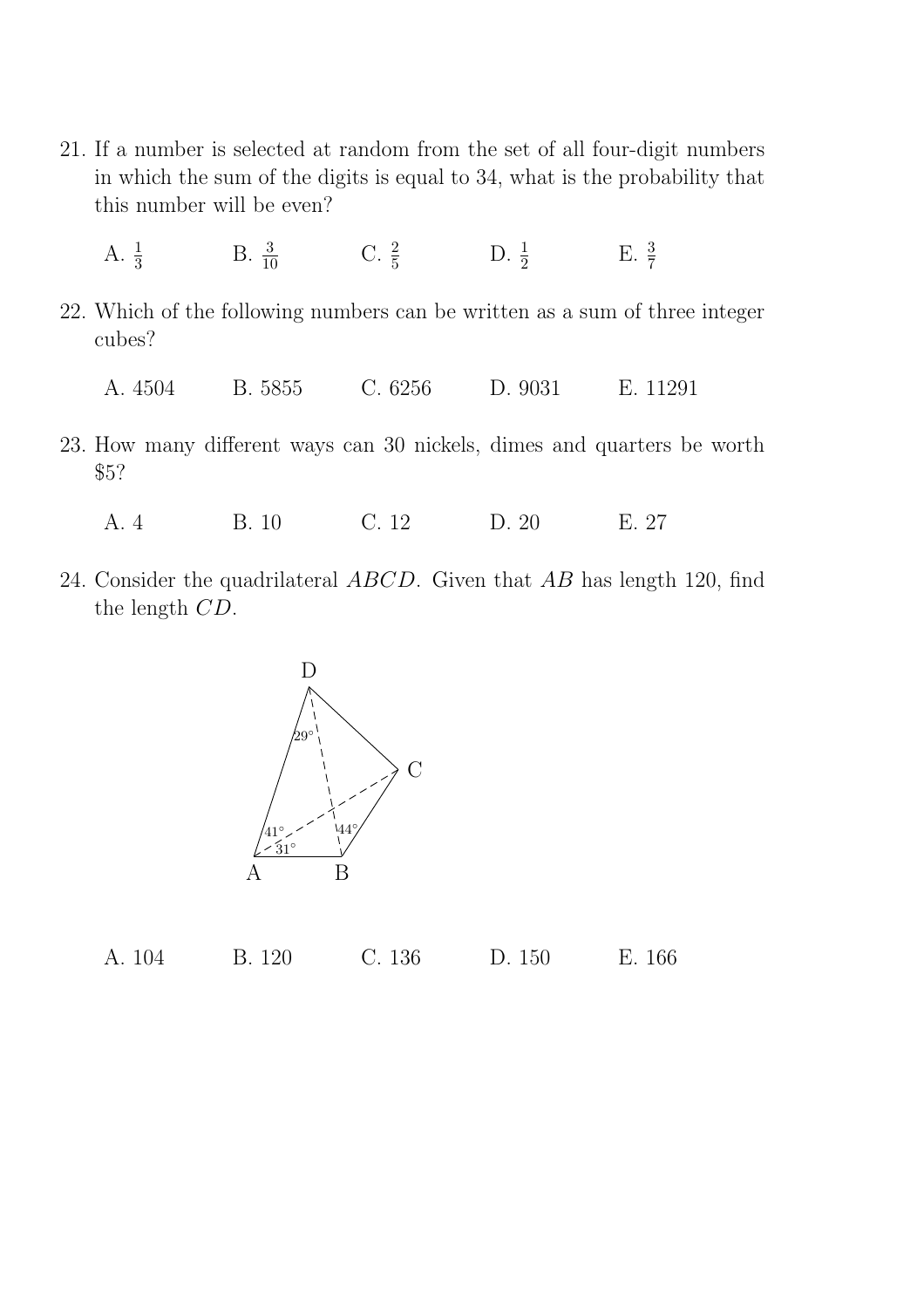25. Given circle of diameter  $BC = 6$  with  $EC = 2$ , find the square of the length BD.



- A. 16 B. 24 C. 25 D. 28 E. 36
- 26. Let P be an interior point of an equilateral triangle ABC such that  $PA = 6$ ,  $PB = 8$  and  $PC = 10$ . Then the area of triangle ABC to the nearest integer is:
	- A. 50 B. 79 C. 91 D. 125 E. 136
- 27. A number  $M$  has three digits when expressed in base 5. When  $M$  is expressed in base 7 the digits are reversed. The middle digit is:
	- A. 0 B. 1 C. 2 D. 3 E. 4
- 28. Given that  $3\sin\theta 4\sin^3\theta = \frac{1}{2}$  $\frac{1}{2}$ , find the value of  $1 + \sin(3\theta)$ .
	- A.  $\frac{1}{4}$  B.  $\frac{1}{2}$  C.  $\frac{2}{3}$  D.  $\frac{3}{4}$  E.  $\frac{3}{2}$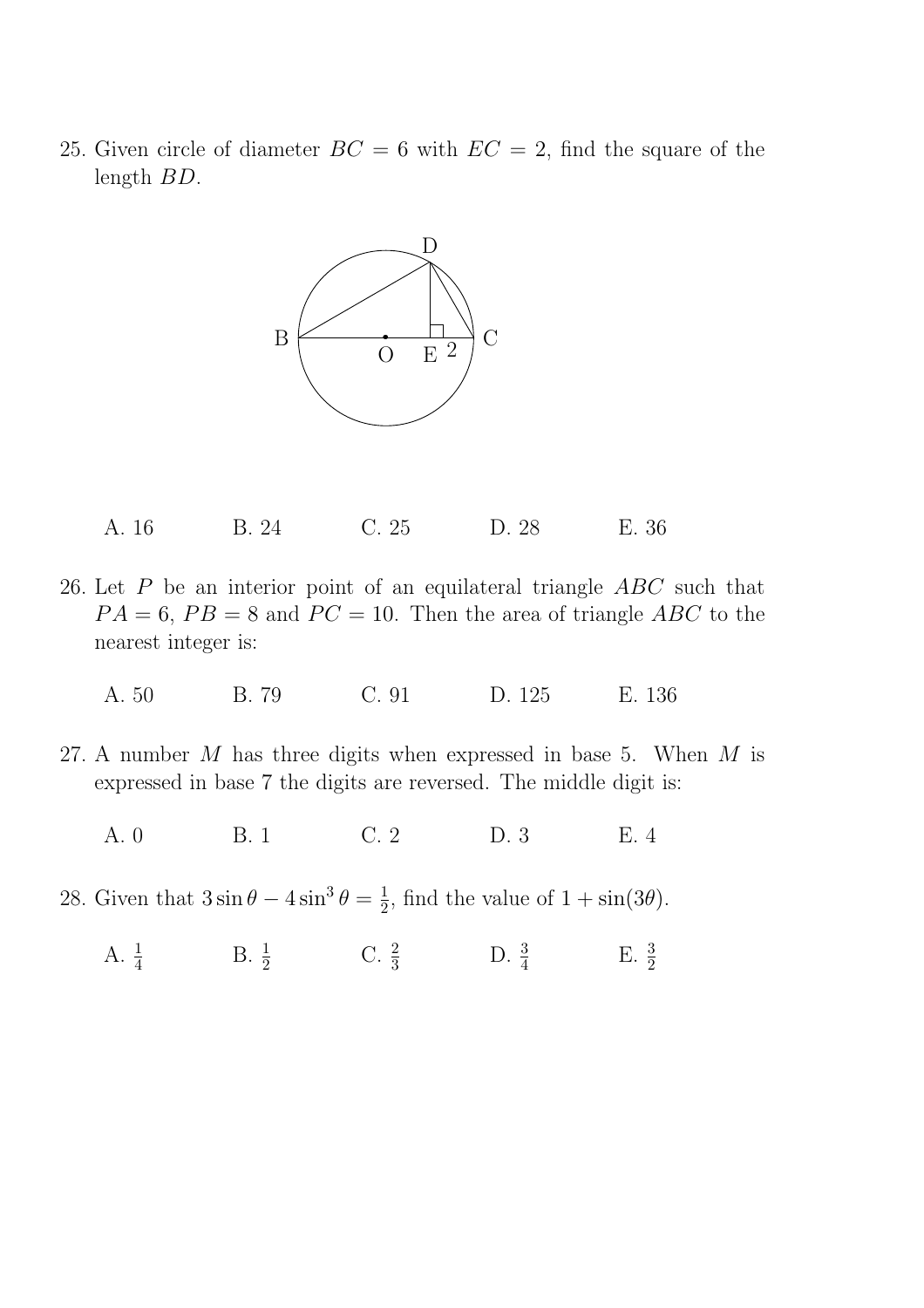- 29. Let  $f_1(x) = \frac{x-1}{x+1}$  and define  $f_{n+1}(x) = f_1(f_n(x))$  for  $n = 1, 2, 3, \ldots$  It can be verified that  $f_{29} = f_5$ . Then  $f_{22}(x)$  is:
	- A.  $-\frac{1}{x}$  $\frac{1}{x}$  B.  $\frac{-x-1}{x-1}$  C.  $\frac{1}{x-1}$  D. x E. None of these

30. If the grid is filled in so that every row, every column, and every 3x3 box contains the digits 1 through 9, what is the value of N?

|               |               |   | $\frac{5}{7}$  | $\frac{2}{8}$  | $\frac{8}{2}$ |                | $\frac{3}{6}$ |
|---------------|---------------|---|----------------|----------------|---------------|----------------|---------------|
| N             |               |   |                |                |               |                |               |
|               |               |   |                |                |               | $\overline{5}$ |               |
| 7             | $\mathbf{1}$  |   |                | $\overline{3}$ |               | $\overline{8}$ |               |
|               |               | 5 |                |                | 6             |                |               |
|               |               |   | 8              |                |               | $\mathbf{1}$   | 5             |
|               | $\frac{3}{8}$ |   |                |                |               |                |               |
|               |               | 9 | $\overline{1}$ | $\frac{5}{6}$  |               |                |               |
| $\frac{6}{2}$ |               | 4 | $\overline{9}$ |                |               |                |               |

A. 1 B. 3 C. 4 D. 5 E. 9